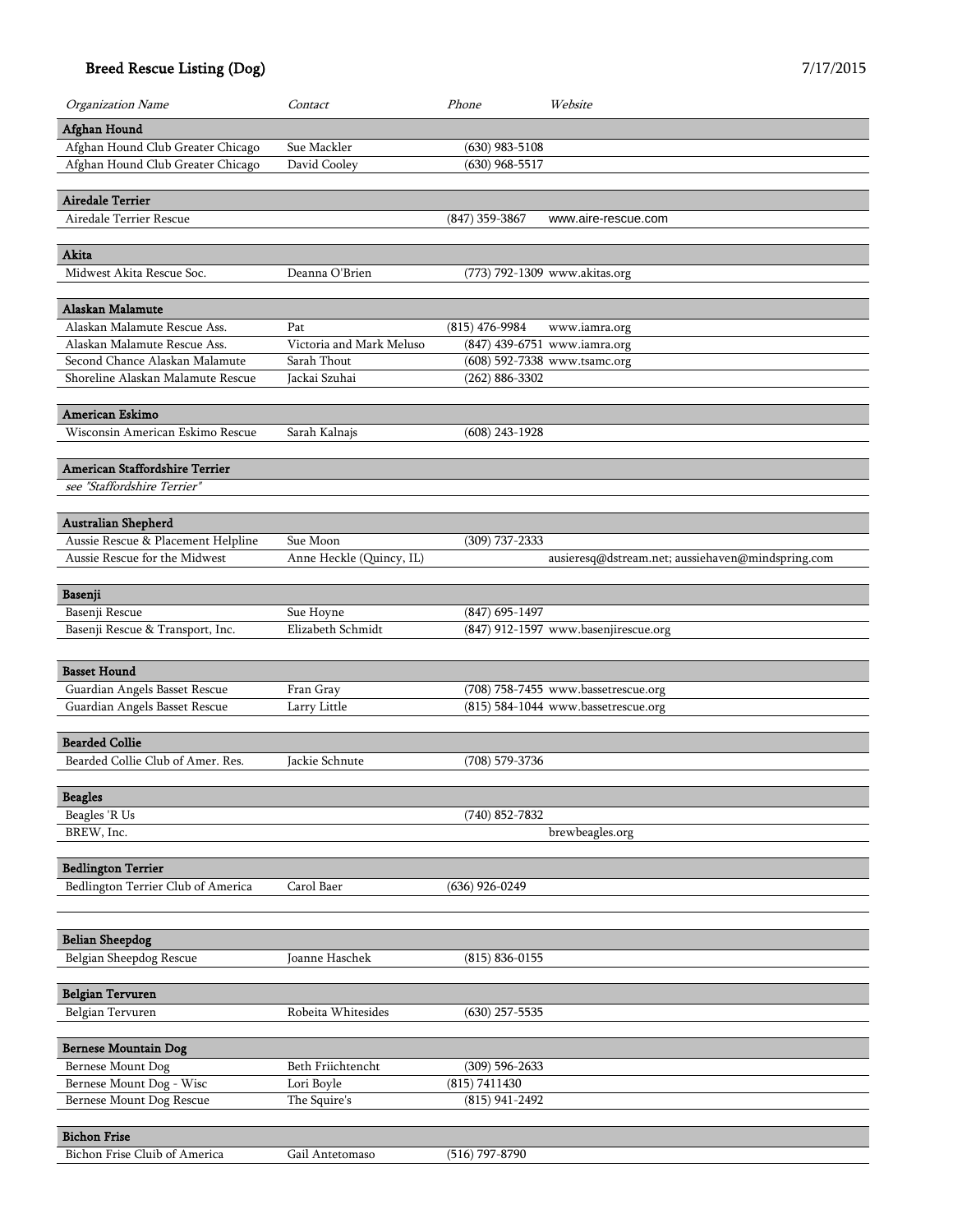| Organization Name                                    | Contact                | Phone                                      | Website                                                   |
|------------------------------------------------------|------------------------|--------------------------------------------|-----------------------------------------------------------|
|                                                      |                        |                                            |                                                           |
| Bloodhound                                           |                        |                                            |                                                           |
| Great Lakes Bloodhound Rescue                        | Kathy Reid             | $(519)$ 443-5522                           |                                                           |
| American Bloodhound Club                             | Eva Dunkel             |                                            | ReDunk@aol.com                                            |
| <b>Border Collie</b>                                 |                        |                                            |                                                           |
| Border Collie Rescue                                 | Toni Sikorcin          | $(630)$ 406-1555                           |                                                           |
| MidAmerica Border Collie Rescue                      | Sheila                 | 812-985-5699                               | www.midamericabcrescue.com                                |
| Second Chance Border Collie Rescue                   | Laura Everson          |                                            | (608) 437-1363 www.2ndchance-bordercollierescue.com       |
| <b>Bouvier Des Flandres</b>                          |                        |                                            |                                                           |
| <b>Bouvier Des Flandres</b>                          |                        | (708) 534-2334                             |                                                           |
|                                                      |                        |                                            |                                                           |
| Boxer                                                |                        |                                            |                                                           |
| Boxer Rebound                                        | Jeanette Everett       |                                            | (815) 728-0030 www.boxerrebound.com                       |
| Boxer Rescue/Central IN Boxer Club                   | Eileen Wilkie          | $(317) 841 - 8139$                         |                                                           |
| Green Acres Boxer Rescue of WI                       | Claudia Moder          |                                            | (920) 497-8783 www.gabr-wi.com                            |
|                                                      |                        |                                            |                                                           |
|                                                      |                        |                                            |                                                           |
| <b>Briard</b>                                        |                        |                                            |                                                           |
| Briard Rescue & Haven                                | Debra Morrow           | $(520)$ 387-7464                           |                                                           |
| <b>Brittany Spaniel</b>                              |                        |                                            |                                                           |
| American Brittany Rescue                             | Beth Hedquist          |                                            | (618) 377-8049 www.americanbrittanyrescue.org             |
|                                                      |                        |                                            |                                                           |
| <b>Brussels Griffon</b>                              |                        |                                            |                                                           |
| <b>Brussels Griffon</b>                              | Linda McKellar         |                                            | www.brussels-griffon.net                                  |
|                                                      |                        |                                            |                                                           |
| <b>Bull Terrier</b>                                  |                        |                                            |                                                           |
| <b>Bull Terrier Club of American Rescue</b>          | Sharon Ivey            | $(815)$ 260-9798                           |                                                           |
|                                                      |                        |                                            |                                                           |
| <b>Bulldog, American</b>                             |                        |                                            |                                                           |
| Bulldog Rescue Railroad                              | Jane Jensen            | $(630)$ 837-2607                           |                                                           |
| French Bulldog Club of America                       | Michele Smith          |                                            | (847) 926-9920 www.frenchbulldogclub.org                  |
| National American Bulldog Rescue                     | Donna Blackwell        |                                            | (219) 845-1969 www.americanbulldogrescue.com              |
|                                                      |                        |                                            |                                                           |
|                                                      |                        |                                            |                                                           |
| <b>Bully Breed</b>                                   |                        |                                            |                                                           |
| A&S Rescue Amstaff & Pit Bull                        | Holly Fales, President | $(847)$ 833-7263                           | $(847)$ 639-3903                                          |
| <b>Bull Terrier Rescue</b>                           | Anita Bartel           | $(847)$ 564-1159                           |                                                           |
| Chicagoland Bully Breed Rescue                       |                        | (847 0832-0283                             | chicagolandbullybreedrescue.net                           |
| Federation for American Staff. Terr.                 | Dr. Rhonda Cook        | (815) 723-4755<br><del>01</del> 7-030-2273 | dediva1995@aol.com                                        |
| For Dearborn bull Terrier Club                       | Marcy                  |                                            | rescuebullies@comcast.net                                 |
| Midwest Rescue                                       | Mary Jane Saporito     | $(847)$ 726-0799                           | www.midwestrescue.net                                     |
| Pit Bulls and Pit bull Mixes                         | Teresa                 |                                            | (708) 790-3366 babykrazze@hotmail.com                     |
| Pug and Bullmastiff Rescue                           | Kelly Roberts          | $(847)$ 367-4701                           |                                                           |
|                                                      |                        |                                            |                                                           |
| <b>Bullmastiff</b>                                   |                        |                                            |                                                           |
| Pug and Bullmastiff Rescue                           | Kelly Roberts          |                                            | (847) 367-4701 www.lovinpugsnbullys.com                   |
|                                                      |                        |                                            |                                                           |
| <b>Cairn Terrier</b>                                 |                        |                                            |                                                           |
| Cairn Terrier Rescue                                 | Lynn Mooney            | $(847) 674 - 4610$                         |                                                           |
| Col Potter Cairn Terrier Rescue Network Tracy Pierce |                        |                                            | (815) 462-1298 www.cairnrescue.com/Adoption/Available.htm |
|                                                      |                        |                                            |                                                           |
|                                                      |                        |                                            |                                                           |
| <b>Cavalier King Charles Spaniel</b>                 |                        |                                            |                                                           |
| Cavalier King Charles Spaniel Rescue                 | Jane Tellor            | $(847) 549 - 7135$                         |                                                           |
| Greater Chicago Cavalier Rescue                      | Anne Copeland          |                                            | (847) 358-0497 www.gccavalierrescue.org                   |
| Shorewood Cocker Spaniel Rescue                      | Carole Kohler          | $(608) 786 - 0581$                         |                                                           |
|                                                      |                        |                                            |                                                           |
| Chesapeake Bay Retr.                                 |                        |                                            |                                                           |
| Chesapeake Bay Retriever                             | Paula Hiza             |                                            | (773) 248-2540 www.cbrrescue.org                          |
|                                                      |                        |                                            |                                                           |
| Chihuahua                                            |                        |                                            |                                                           |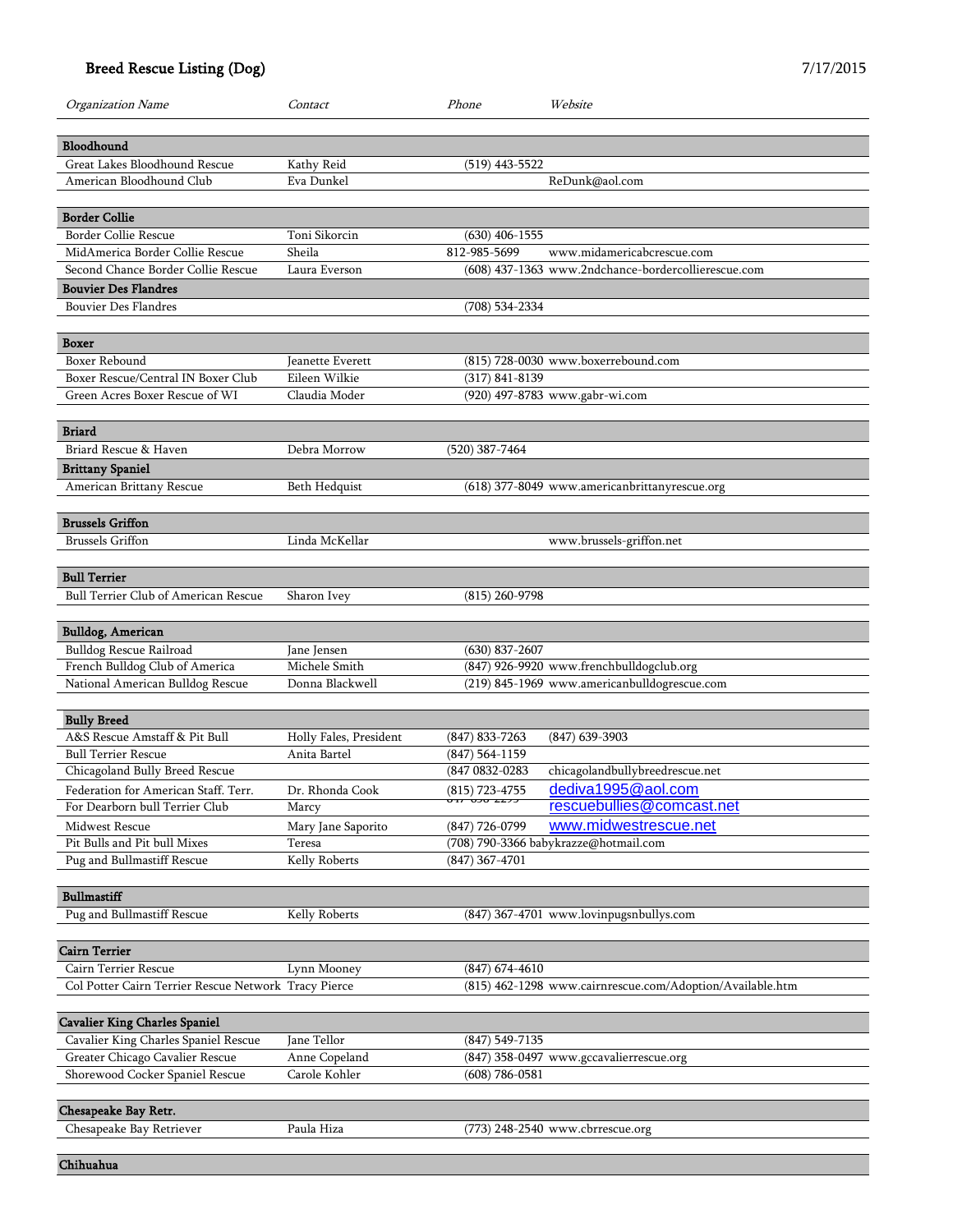| Organization Name                                  | Contact                 | Phone              | Website                                    |
|----------------------------------------------------|-------------------------|--------------------|--------------------------------------------|
| Chihuahua Rescue and Transport                     | Kim Eichorst            |                    | (608) 527-5865 www.chihuahua-rescue.org    |
| <b>Chinese Crested</b>                             |                         |                    |                                            |
| Crest Care                                         |                         |                    | www.crest-care.com                         |
| <b>Chow Chow</b>                                   |                         |                    |                                            |
| Chow-Chow Rescue                                   | Alane Pacin             | $(815) 744 - 9215$ |                                            |
| Wisconsin Chow Chow Rescue                         | Vicki DeGruy            |                    | (608) 756-2008 www.chowwelfare.com         |
|                                                    |                         |                    |                                            |
| <b>Clumber Spaniel</b>                             |                         |                    |                                            |
| Clumber Spaniel Rescue                             | Libby Stuff             | $(630)$ 739-5614   |                                            |
| <b>Cocker Spaniel</b>                              |                         |                    |                                            |
| Illinois Cocker Rescue                             | Aly Posner              |                    | (815) 943-1201 www.ilcockerrescue.org      |
| Shorewood Cocker Spaniel Rescue                    | Carole Kohler           |                    | (608) 786-0581 www.cockerrescue.com        |
| English Cocker Spaniel                             | <b>Belle Schultz</b>    |                    | (708) 423-0756 www.ecsca.org               |
| Wisconsin Cocker Rescue                            | Hidei Braun             | $(262)$ 255-0246   |                                            |
| Wisconsin English Cocker Spaniel Rescue            |                         | (920) 866-3047     |                                            |
|                                                    |                         |                    |                                            |
| Collie                                             |                         |                    |                                            |
| Central Midwest Collie Rescue                      | Jenny Roberts           |                    | (630) 305-3140 www.midwestcollierescue.org |
| Central Midwest Collie Rescue                      | Andy Florian            |                    | (847) 736-5905 www.midwestcollierescue.org |
| Collie Rescue of Greater IL                        |                         |                    | (630) 415-1206 www.collierescue.org        |
| Minnesota Wisconsin Collie Rescue (MW Lorrie Oreck |                         |                    | (612) 869-0480 www.mwcr.org                |
|                                                    |                         |                    |                                            |
| Corgi                                              |                         |                    |                                            |
| Crychydd Pembroke Welsh Corgis                     | Dee Kuhn                | $(815) 678 - 6607$ |                                            |
| Great Lakes Pembroke Welsh                         |                         | $(815) 598 - 9113$ |                                            |
| Lake Shore Pembroke Welsh Corgi Club               | Pati Wiedel             | $(815)$ 598-9113   |                                            |
| Lake Shore Pembroke Welsh Corgi Club               | Karen Sporney           | $(630)$ 271-9756   |                                            |
| Dachshund                                          |                         |                    |                                            |
|                                                    |                         |                    |                                            |
| Almost Home Dachshund Rescue                       | Michelle Tiangco        |                    | www.almosthomerescue.org                   |
| Coast to Coast Dachshund Rescue                    | Clark & Mchelle Ambrose |                    | (608) 833-2992 www.c2cdr.org               |
| Midwest Dachshund Rescue                           | Christine Coffman       |                    | (312) 932-0743 www.mwdr.org                |
| Recycling Animals In Need (RAIN)                   | Lynn Smid               |                    | (815) 286-3042 www.rainshelter.org         |
| Dalmatian                                          |                         |                    |                                            |
|                                                    |                         |                    |                                            |
| Dal-Savers Dalmation Rescue                        | Pamela Fraley           | $(847) 816 - 9245$ | (414) 297-9210 www.dalrescue.net           |
| <b>Hattrick Dalmations</b>                         |                         |                    |                                            |
| Plantation Animal Rescue - Dalmation               | Lori Holz               | $(708)$ 503-0621   | (414) 365-2679 www.sosdalrescue.com        |
| Save Our Spots Dalmation Rescue, Inc.              |                         |                    |                                            |
| Doberman Pinscher                                  |                         |                    |                                            |
| ADOPT's Doberman Rescue                            | Andy Ivanicky           | (815) 723-3307     |                                            |
| Illinois Deberman Rescue                           | Pam Abare               |                    | (847) 277-1082 www.ildoberescue.com        |
| Wisconsin Doberman Rescue                          | Pam Haefner             | $(715)$ 446-3818   | www.wi-doberescue.org                      |
|                                                    |                         |                    |                                            |
| Dogue de Bordeaux                                  |                         |                    |                                            |
| Dogue de Brodeaux Society                          |                         |                    | (617) 776-2814 mypetweb.com/ddbs/          |
| US Bordeaux Corporation Rescue                     |                         |                    | (814) 474-5197 usbcorp.com/rescue.html     |
| <b>English Pointer</b>                             |                         |                    |                                            |
| English Pointer Rescue                             | Kerry Wiza              | $(262)$ 626-8859   |                                            |
| Illinois Birddog Rescue, Inc.                      |                         |                    | (630) 694-1359 illinoisbirddogrescue.org   |
|                                                    |                         |                    |                                            |
| <b>English Setter</b>                              |                         |                    |                                            |
| <b>English Setter Rescue</b>                       | Barb Johns              | $(630)$ 221-8408   |                                            |
| Illinois Birddog Rescue                            |                         |                    | (630) 649-1359 illinoisbirddogrescue.org   |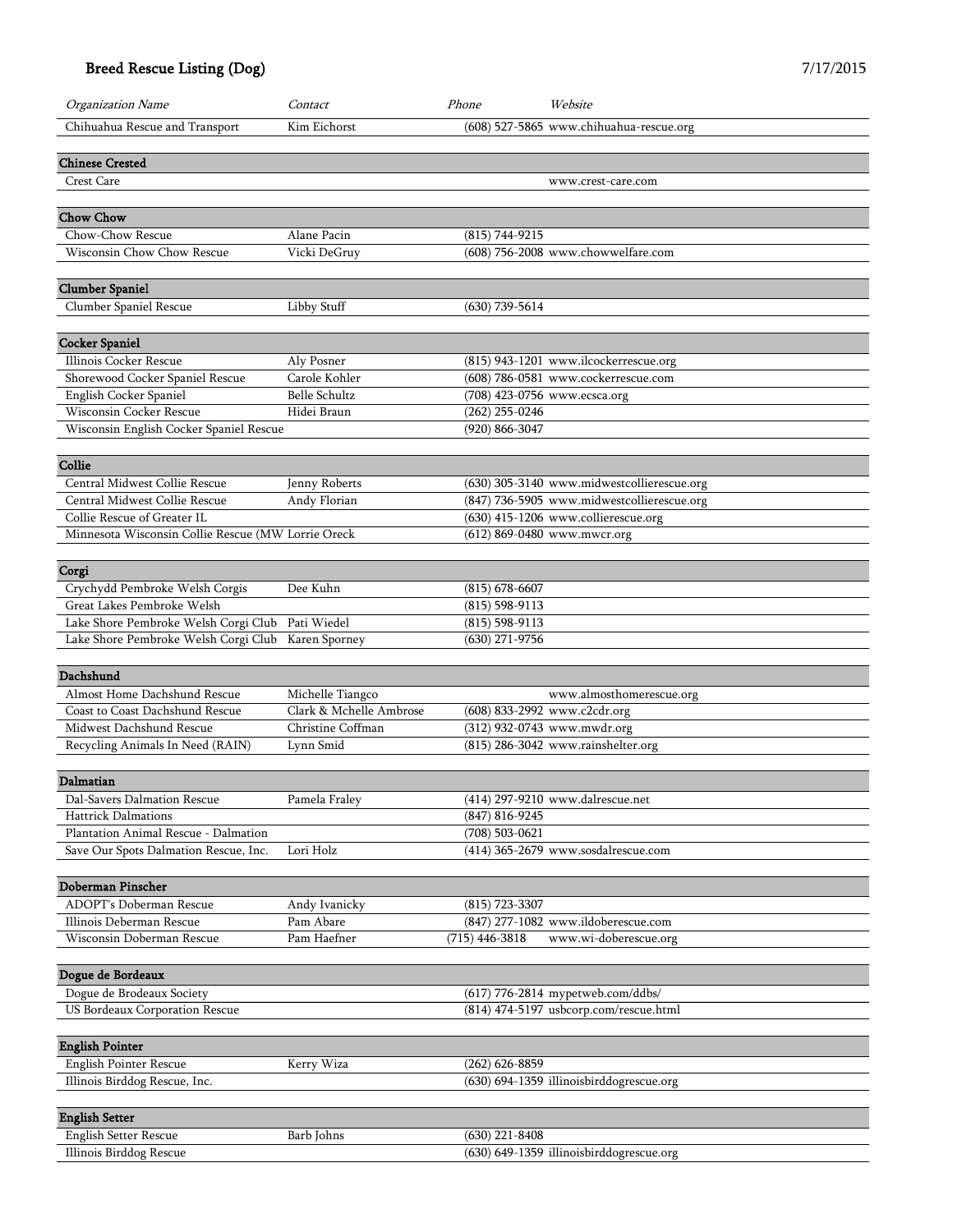| Organization Name                                                                         | Contact               | Phone                                                  | Website                              |
|-------------------------------------------------------------------------------------------|-----------------------|--------------------------------------------------------|--------------------------------------|
|                                                                                           |                       |                                                        |                                      |
| <b>English Springer Spaniel</b>                                                           | Joni Curtis           |                                                        |                                      |
| English Springer Res. America<br>English Springer Res. America                            | Marianne Hill         | $(219)$ 477-1775                                       | (317) 894-3122 springerrescue.org    |
| Midwest English Springer Span.                                                            | <b>Blair Warber</b>   | $(312) 642 - 1279$                                     |                                      |
|                                                                                           |                       |                                                        |                                      |
| <b>English Toy Spaniel</b>                                                                |                       |                                                        |                                      |
| <b>English Toy Spaniel</b>                                                                | Carol Grandstaff      | (847) 267-9526                                         |                                      |
|                                                                                           |                       |                                                        |                                      |
| Fila Brasileiro                                                                           |                       |                                                        |                                      |
| Fila Rescue Inc.                                                                          |                       | (206) 339-2655 filarescue.org                          |                                      |
| <b>Finnish Spitz</b>                                                                      |                       |                                                        |                                      |
| Finnish Spitz Rescue                                                                      | Julie Langenhorst     | $(630)$ 773-8919                                       |                                      |
|                                                                                           |                       |                                                        |                                      |
| <b>Flat Coated Retriever</b>                                                              |                       |                                                        |                                      |
| Flat Coated Retriever Rescue                                                              | Helga Goudge          | $(773) 881 - 0206$                                     |                                      |
|                                                                                           |                       |                                                        |                                      |
| <b>Fox Terrier</b>                                                                        |                       |                                                        |                                      |
| Fox Terrier Rescue                                                                        | Barb Krynski          | $(847)$ 577-9163                                       |                                      |
|                                                                                           |                       |                                                        |                                      |
| German Shepherd                                                                           |                       |                                                        |                                      |
| Badgerland German Shepherd Rescue                                                         | Dee Czarniecki        | (608) 661-0287 bgsr.org                                |                                      |
| Central Illinois German Shepherd Rescue Beth Leifer<br>Chicagoland German Shepherd Rescue |                       | (217) 337-5832 gsdhaven.org<br>(773) 326-0652 gsdr.org |                                      |
| Echo Dogs White German Shepherd Res. Rob & Darlene Hombaker                               |                       | (847) 546-6051 echodogs.org                            |                                      |
| German Shepherd Rescue                                                                    | Marianne Perlman      | (847) 677-0561 gsdrescuel.org                          |                                      |
| Good Shepherd K-9 Rescue                                                                  | Karen Frank           | (608) 868-2050 gsk9r.org                               |                                      |
| Mit Liebe German Shepherd Dog Rescue Anita Delzer                                         |                       | (920) 434-4274                                         |                                      |
|                                                                                           |                       |                                                        |                                      |
| <b>German Shorthair Pointer</b>                                                           |                       |                                                        |                                      |
| German Shorthair Pointer Res.                                                             | Melinda Metzger       | (773) 883-1322                                         |                                      |
| German Shorthair Pointer Rescue of WI Kerry Page                                          |                       |                                                        | (608) 412-0593 gsprescuewi.com       |
| German Shorthair Pointer Rescue of WI Patty Melka                                         |                       |                                                        | (262) 554-9254 gsprescuewi.com       |
| Illinois Shorthair Rescue                                                                 |                       |                                                        | (847) 276-6995 ilshorthairrescue.com |
|                                                                                           |                       |                                                        |                                      |
| Golden Retriever                                                                          |                       |                                                        |                                      |
| Golden Retriever Rescue of Wisconsin (G Dana Bourassa                                     |                       | (920) 832-0595 grrow.org                               |                                      |
| Love a Golden Rescue                                                                      | Kathy Hackmann        |                                                        | (314) 963-5232 loveagolden.com       |
| As Good As Gold                                                                           |                       |                                                        | (630) 588-0115 asgoodasgold.org      |
| Gordon Setter                                                                             |                       |                                                        |                                      |
| Badgerland Gordon Setter Club                                                             | Janet Gomez           | $(920)$ 855-1481                                       |                                      |
| Gordon Setter                                                                             | June Jones            | $(847)$ 428-6298                                       |                                      |
| Gordon Setter Rescue                                                                      |                       | $(815)$ 758-0243                                       |                                      |
|                                                                                           |                       |                                                        |                                      |
| <b>Great Dane</b>                                                                         |                       |                                                        |                                      |
| Great Dane Rescue of Wisconsin                                                            | Sheila Bakken         | $(608)$ 873-4593                                       |                                      |
| Great Dane Rescue of Wisconsin                                                            | Linda Jobe            | $(608) 839 - 3411$                                     |                                      |
| Illinois Great Dane Rescue                                                                | <b>Bobbie Rodgers</b> | $(815) 634 - 4137$                                     |                                      |
| Illinois Great Dane Rescue                                                                | Barbara Sprague       | $(847)$ 733-9085                                       |                                      |
| Illinois Great Dane Rescue/Placement                                                      | Heather O'Malley      | $(773) 880 - 5438$                                     |                                      |
| Wisconsin Great Dane Rescue                                                               | Cami Ferguson         | $(608)$ 222-6210                                       |                                      |
| <b>Great Pyrenees</b>                                                                     |                       |                                                        |                                      |
| Great Pyrenees Club Of Metr. Milwaukee Erina Fitzgerald                                   |                       | $(414)$ 425-8458                                       |                                      |
| <b>Great Pyrenees Rescue</b>                                                              | Kathleen or Marcy     | $(847)$ 740-3066                                       |                                      |
| Great Pyrenees Rescue Greater Chicago                                                     | Kathleen Appleton     |                                                        | (847) 668-7297 www.pyr-rescue.org    |
| Midwest Great Pyrenees Rescue                                                             | Cindy Barch           | $(309)$ 827-6143                                       |                                      |
|                                                                                           |                       |                                                        |                                      |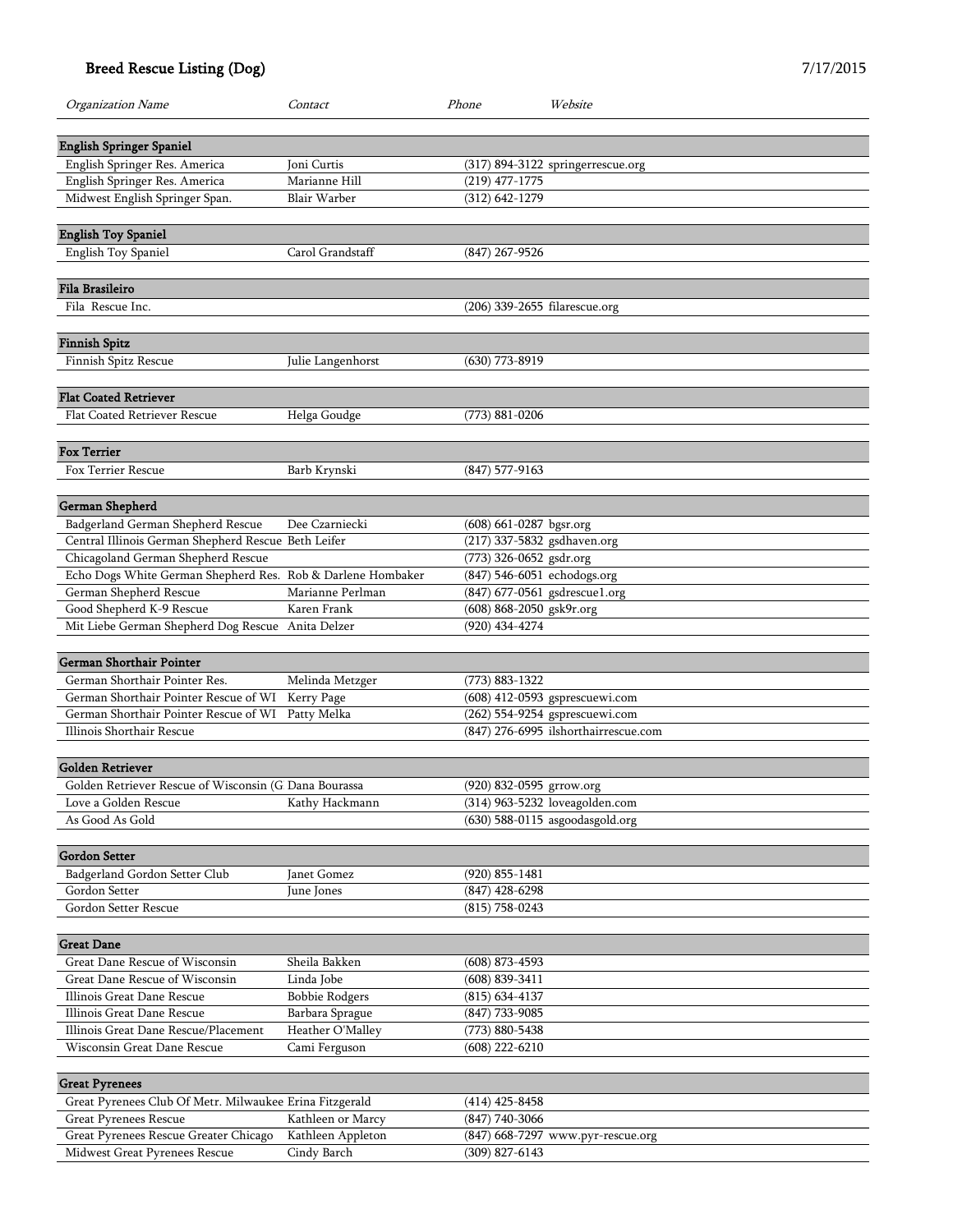| Organization Name                                          | Contact                                    | Phone                                | Website                                         |
|------------------------------------------------------------|--------------------------------------------|--------------------------------------|-------------------------------------------------|
|                                                            |                                            |                                      |                                                 |
| <b>Greater Swiss Mountain Dog</b>                          |                                            |                                      |                                                 |
| Greater Swiss Mountain Club of America                     |                                            | $(773)$ 202-1662                     |                                                 |
|                                                            |                                            |                                      |                                                 |
| Greyhound<br>Dairyland Greyhound Adopt                     | Bonnie Stollenwork                         | (800) 233-3357                       |                                                 |
| Greyhound Pet Connection                                   | Candy Schultz                              | $(815) 568 - 8403$                   |                                                 |
| Greyhound Protection League                                | Karen Mitchell                             |                                      | (847) 882-2188 greyhounds.org                   |
| Greyhounds Only, Inc                                       | Linda LaFoone                              | $(847) 731 - 2511$                   |                                                 |
| Midwest Greyhound Adoption                                 | Kari Swanson                               | $(630)$ 466-4022                     |                                                 |
| <b>REGAP</b>                                               | Shelly Wagner                              | (708) 349-0116                       |                                                 |
| Retired Greyhound Athletes                                 | Jay Jessogne                               |                                      | (920) 898-1729 www.retiredgreyhoundathletes.org |
|                                                            |                                            |                                      |                                                 |
| <b>Havanese</b>                                            |                                            |                                      |                                                 |
| Havanese Rescue Incorporated                               |                                            |                                      | www.havaneserescue.com                          |
| <b>Irish Setter</b>                                        |                                            |                                      |                                                 |
| Western Irish Setter Rescue                                | Mary Crowley                               | $(708)$ 403-7210                     |                                                 |
|                                                            |                                            |                                      |                                                 |
| <b>Irish Terrier</b>                                       |                                            |                                      |                                                 |
| Irish Terrier Club Rescue                                  | Debbie Rybacki                             | $(630) 830 - 8157$                   |                                                 |
|                                                            |                                            |                                      |                                                 |
| Irish Wolfhound<br>Great Lakes Irish Wolfhound             | Lori Darnall                               | $(630) 830 - 8157$                   |                                                 |
|                                                            |                                            |                                      |                                                 |
| Italian Greyhound                                          |                                            |                                      |                                                 |
| Illinois Italian Greyhound Res.                            |                                            | $(217) 586 - 2560$                   |                                                 |
| Italian Greyhound Rescue                                   | Carol Sumbry                               |                                      | (262) 542-0331 www.midwestigrescue.com          |
|                                                            |                                            |                                      |                                                 |
| <b>Jack Russell Terrier</b><br>Jack Russell Terrier Rescue | Sharon Sherrell                            | $(815)$ 795-2247                     |                                                 |
| Midwest Jack Russell Rescue                                | Karen Fitzpatrick                          | $(815)$ 932-0860                     |                                                 |
|                                                            |                                            |                                      |                                                 |
| Japanese Chin                                              |                                            |                                      |                                                 |
| Japanese Chin Club Of America Rescue                       | Tracey Krepel                              | $(815) 754 - 4804$                   |                                                 |
| JJCARE, Inc                                                | Dana Baldinger                             |                                      | (425) 652-5611 www.japanesechinrescue.org       |
|                                                            |                                            |                                      |                                                 |
| Keeshond                                                   |                                            |                                      |                                                 |
| Heart of Illinois Keeshond Rescue                          | Eileen and Jon Westcot                     |                                      | (309) 446-9892 www.keeshond.net/usrescue        |
| Keeshond Rescue of the Central States                      | Dina Zinnes                                | $(217)$ 278-7245                     |                                                 |
| Keeshond Rescue of the Central States                      | Marilyn Burgoyne                           | $(815) 877 - 1898$                   |                                                 |
| Keeshond Rescue Online                                     | Lysa Bea                                   |                                      | (630) 980-7696 www.keeshond.net/usrescue        |
| <b>Keeshound Fanciers</b><br>Turbo Kees-Keeshound Rescue   | Patrick & Judy Sleigher<br>Gayle Bernstein | $(708)$ 795-5110                     |                                                 |
| Wund-R-Y Kees                                              | Terri VanSchyndel                          | $(847)$ 948-7815<br>$(920)$ 826-2407 |                                                 |
|                                                            |                                            |                                      |                                                 |
| Komondor                                                   |                                            |                                      |                                                 |
| Komondor Rescue                                            | Sandy Hanson                               | $(414)$ 594-3374                     |                                                 |
|                                                            |                                            |                                      |                                                 |
| Labrador Retriever<br>Central IN Lab Rescue                | Tamara Brucher                             | (630) 415-1973 www.cilra.org         |                                                 |
| Fortunate Pooches & Lab Rescue                             | (doesn't take from owners)                 |                                      | (224) 595-4704 www.FortunateLabRescue.org       |
| Great Lakes Lab Rescue                                     |                                            |                                      | (219) 365-9476 www.GreatLakesLabRescue.org      |
| Labrador Education & Rescue                                | Mary Vanderbloomen                         | $(847)$ 289-7387                     |                                                 |
| Labrador Retriever Rescue (IL/Wis)                         | Susan Serowicki                            | $(847) 746 - 1963$                   |                                                 |
| Midwest Labrador Retriever Res.                            | (pure-breds only)                          |                                      | (847) 604-3254 www.midwestlabrescue.org         |
| Packerdogs Lab Rescue                                      | Cathy Davey                                | (920)205-LABS                        |                                                 |
|                                                            |                                            |                                      |                                                 |

Leonberger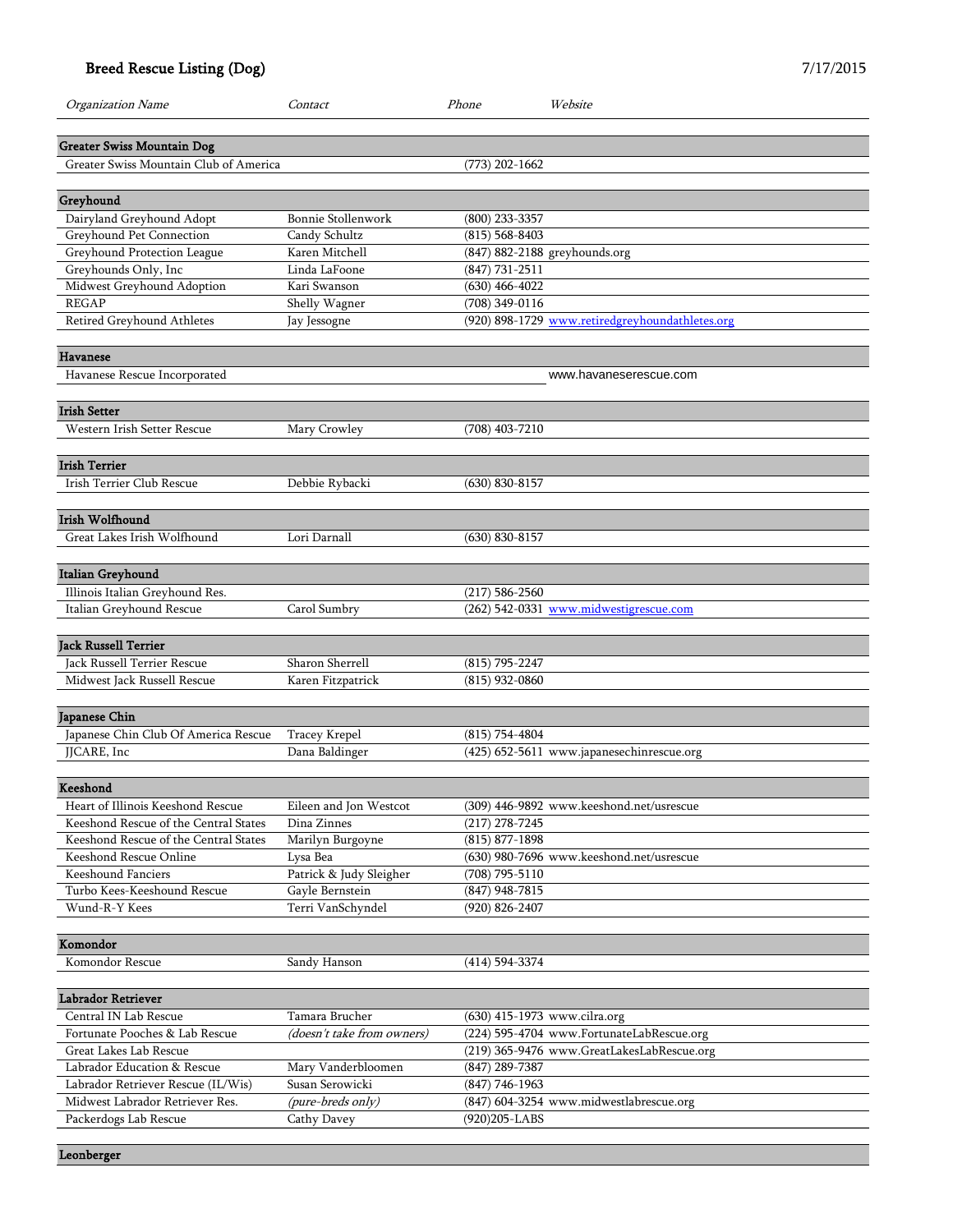| Organization Name                                                              | Contact                            | Phone                       | Website                                                             |
|--------------------------------------------------------------------------------|------------------------------------|-----------------------------|---------------------------------------------------------------------|
| Leonberger Club of America                                                     | Sharon Larson                      | $(715)$ 493-9111            |                                                                     |
|                                                                                |                                    |                             |                                                                     |
| Lhasa Apso                                                                     |                                    |                             |                                                                     |
| LhasaLuv Dog Rescue & Network                                                  | Sandy Brunelli-Kornkven            |                             | (262) 363-5567 www.lhasaapsorescue.org                              |
|                                                                                |                                    |                             |                                                                     |
| <b>Maltese</b>                                                                 |                                    |                             |                                                                     |
| National Maltese and Small Dog Rescue                                          | Lisa Stanley                       | $(937)$ 322-5176            |                                                                     |
| Northcentral Maltese Rescue                                                    | Mary Palmer                        |                             | (262) 633-9371 www.malteserescue.homestead.com                      |
| <b>Mastiff</b>                                                                 |                                    |                             |                                                                     |
| International Cane Corso Rescue                                                | Lisa Mandalios                     |                             | (718) 279-2686 www.canecorso.org                                    |
| Mastiff Club Of America Rescue                                                 | Deb Griener                        | (773) 763-7793              |                                                                     |
| Mastiff Club Of America Rescue                                                 | Elaine Horwitz                     | $\overline{(847)940}$ -0499 |                                                                     |
| Mastiff Club Of America Rescue                                                 | Lisa Simons                        |                             | (414) 540-4091 www.mastiff.org                                      |
|                                                                                |                                    |                             |                                                                     |
| <b>Miniature Pinscher</b>                                                      |                                    |                             |                                                                     |
| IMPS Internet Miniature Pinscher Service Carol Walker                          |                                    |                             | (312) 565-2830 www.minpinrescue.org                                 |
| Miniature Pinscher Rescue                                                      | Connie MacDonald                   | $(815) 675 - 6544$          |                                                                     |
|                                                                                |                                    |                             |                                                                     |
| Newfoundland                                                                   |                                    |                             |                                                                     |
| North Central Newfoundland Club                                                | Mary Price                         |                             | (608) 437-4553 northcentralnewf.org                                 |
|                                                                                |                                    |                             |                                                                     |
| <b>Norfolk Terrier</b>                                                         |                                    |                             |                                                                     |
| Norfolk Terrier Rescue                                                         | Carol Grandstaff                   | $(847)$ 267-9526            |                                                                     |
|                                                                                |                                    |                             |                                                                     |
| Norwegian Elkhound<br>Norwegian Elkhound                                       | Cathy Bristow                      | $(517)$ 355-9542            |                                                                     |
| Norwegian Elkhound                                                             | Rozane DeVos Tyssen                | $(312)$ 606-3929            |                                                                     |
|                                                                                |                                    |                             |                                                                     |
| <b>Norwich Terrier</b>                                                         |                                    |                             |                                                                     |
| Norwich Terrier Rescue                                                         | Carol Grandstaff                   | $(847)$ 267-9526            |                                                                     |
|                                                                                |                                    |                             |                                                                     |
| Old English Sheepdog                                                           |                                    |                             |                                                                     |
| Old English Sheepdog Rescue                                                    | Grace Fujikawa                     | $(847)$ 446-7381            |                                                                     |
|                                                                                |                                    |                             |                                                                     |
| Papillon                                                                       |                                    |                             |                                                                     |
| Greater Chicagoland Papillon Club                                              | Cindy Ritter                       |                             |                                                                     |
| Papillon Club of America Rescue                                                | Patricia Perkins                   |                             | (815) 758-2967 www.papillonclub.org/rescue                          |
|                                                                                |                                    |                             |                                                                     |
| Pekingese                                                                      |                                    |                             |                                                                     |
| In Your Heart Pekingese & Small Dog Rescue<br>Pekingese Club of America Rescue | Chris Harris                       | $(773) 881 - 7111$          | jodunham100@earthlink.net                                           |
| Pekingese Rescue                                                               | Brenda Korb                        | $(715)$ 926-4589            |                                                                     |
| Second Chance Pekingese Rescue                                                 | Carole Watson                      | $(616) 624 - 2609$          |                                                                     |
|                                                                                |                                    |                             |                                                                     |
| Pit Bull                                                                       |                                    |                             |                                                                     |
| see "Staffordshire Terrier"                                                    |                                    |                             |                                                                     |
|                                                                                |                                    |                             |                                                                     |
| Pomeranian                                                                     |                                    |                             |                                                                     |
| Pomeranian Rescue of Northern Illinois                                         | Lisa DeSalvo                       | $(847)$ 226-6134            |                                                                     |
|                                                                                |                                    |                             |                                                                     |
| Poodle                                                                         |                                    |                             |                                                                     |
| Great Lakes Poodle Club of Chicago                                             | <b>Butch Singson</b>               |                             | dirtydog1967@aol.com                                                |
|                                                                                |                                    |                             |                                                                     |
| Pug                                                                            |                                    |                             |                                                                     |
| Great Lakes Pug Rescue                                                         | Linda Elwood                       | $(630)$ 871-7721            |                                                                     |
| Hoosier Pug Rescue                                                             | Tobi Rees                          |                             | (630) 514-9602 www.petfinder.com/shelters/pugrescue.html            |
| MOPS (Making Our Pugs Safe)<br>Northern Illinois Pug Rescue                    | Brenda Delmonte<br>Leslye Branscom |                             | (847) 731-1024 brenich@gte.net<br>(815) 248-3142 www.pugrescue.org/ |
|                                                                                |                                    |                             |                                                                     |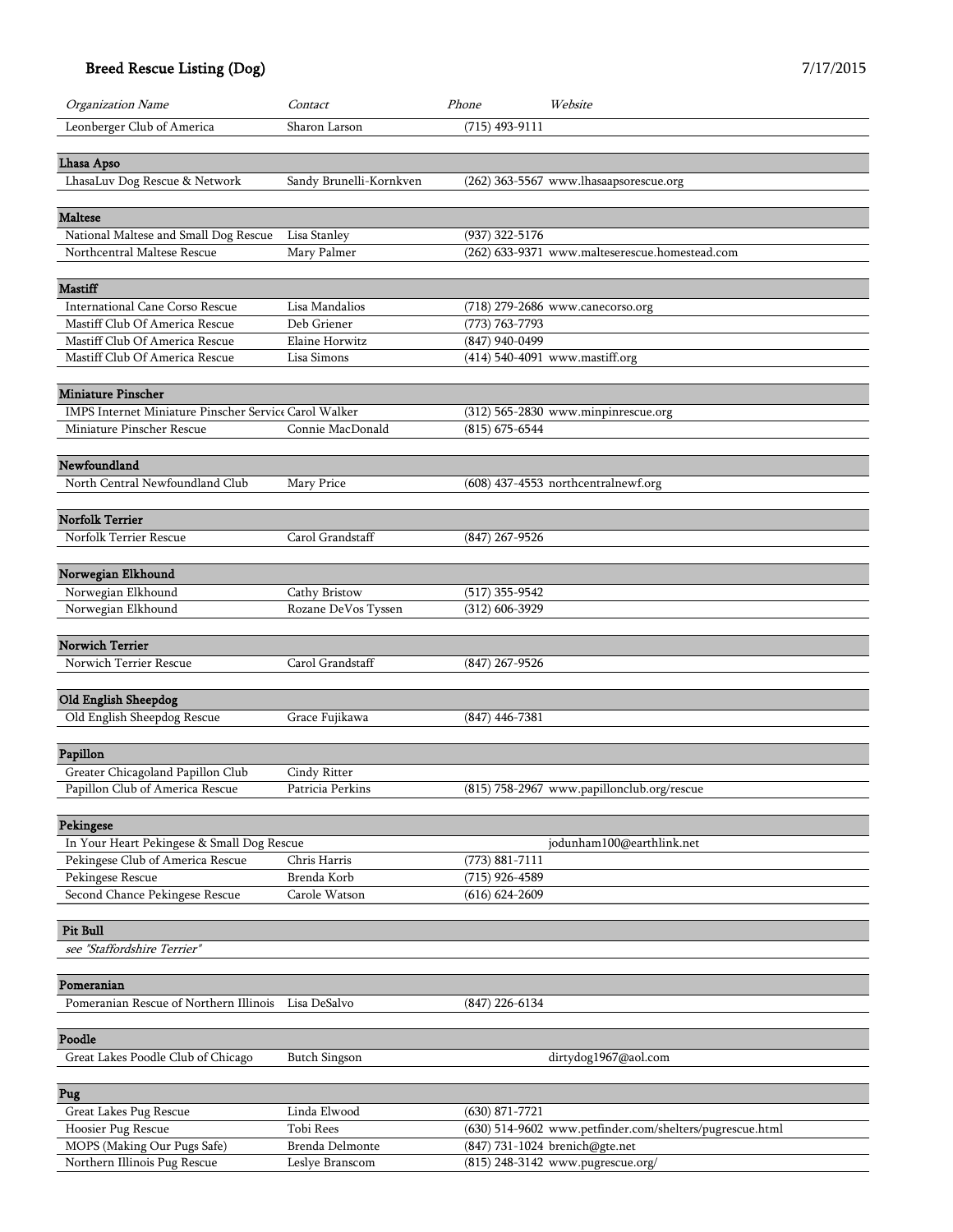| Organization Name                                                               | Contact              | Phone                         | Website                                                 |
|---------------------------------------------------------------------------------|----------------------|-------------------------------|---------------------------------------------------------|
| Pug and Bullmastiff Rescue                                                      | Kelly Roberts        |                               | (847) 367-4701 www.lovinpugsnbullys.com                 |
| Pumpkin's Patch Pug Park Sanct. & Schipperke Orphanage                          |                      | $(630)$ 530-0420              |                                                         |
|                                                                                 |                      |                               |                                                         |
| <b>Rat Terrier</b>                                                              |                      |                               |                                                         |
| Ratbone Rescues                                                                 |                      |                               | (608) 345-1525 www.ratbonerescues.com                   |
|                                                                                 |                      |                               |                                                         |
| Rhodesian Ridgeback                                                             |                      |                               |                                                         |
| Official Rescue of the RRCUS, Inc.                                              | Barbara Sawyer-Brown |                               | (773) 281-5569 www.ridgebackrescue.org                  |
| Rhodesian Ridgeback                                                             |                      | $(630)$ 424-8289              |                                                         |
|                                                                                 |                      |                               |                                                         |
| Rottweiler                                                                      |                      |                               |                                                         |
| Champaign County Rottweiler Rescue                                              | Debbie Leganger      | $(217)$ 352-7709              |                                                         |
| MidAmerica Rottweiler Rescue (MARR)                                             | Nick Teifke          |                               | (920) 907-0094 www.adoptarott.org                       |
| Recycled Rotts                                                                  | Barbara Williams     |                               | (708) 841-3190 www.recycledrotts.org                    |
| Recycled Rotts                                                                  | Patti Samiec         |                               | (630) 551-0729 www.recycledrotts.org                    |
| True Hearts of Rottweiler Rescue                                                | Darlene              |                               | (847) 302-6051 trueheartsrottrescue@yahoo.com           |
| <b>Saint Bernard</b>                                                            |                      |                               |                                                         |
| Badger State St. Bernard Rescue                                                 | Nadene & Nancy       | $(262)$ 629-1031              |                                                         |
| Illinois Saint Bernard Rescue                                                   | Tammy Falletti       |                               | (708) 599-0708 www.saintrescue.org - cell# 773-551-1539 |
| Wisconsin St. Bernard Rescue                                                    | Jan Much             | $(414) 764 - 0262$            |                                                         |
| Wisconsin St. Bernard Rescue                                                    | Sylvia Brohmer       | $(262)$ 970-9583              |                                                         |
|                                                                                 |                      |                               |                                                         |
| Saluki                                                                          |                      |                               |                                                         |
| Saluke Rescue Central                                                           |                      | $(618)$ 826-2224              |                                                         |
| Samoyed                                                                         |                      |                               |                                                         |
| No. Il Samoyed Assist. Inc                                                      | Jean Giles           | $(847)$ 255-4815              |                                                         |
| Playing Again Sams of WI                                                        | Maria Kirylo         |                               | (262) 821-0569 www.samoyed-rescue.com                   |
| Samoyed Adoption Midwest                                                        | Debra Mucha          | $(847)$ 480-9764              |                                                         |
|                                                                                 |                      |                               |                                                         |
| Schipperke                                                                      |                      |                               |                                                         |
| Shadow Schipperkes SCA Rescue                                                   | Mary and Howard Cox  | $(248)$ 644-7876              |                                                         |
|                                                                                 |                      |                               |                                                         |
| Schnauzer                                                                       |                      |                               |                                                         |
| Chicago Miniature Schnauzer Club Res.                                           | Michele Smith        |                               | (847) 926-9920 Debbie Lis 773-775-7536                  |
| Giant Schnauzer Rescue                                                          | Carolyn Janak        | $(303)$ 988-6564              |                                                         |
| Standard Schnauzer Club of America                                              | Penny Duffee         | $(309)$ 663-2887              |                                                         |
| Miniature Schnauzer Rescue                                                      | Carol Grandstaff     |                               | (847) 267-9526 www.schnauzerrescue.com                  |
| <b>Scottish Deerhound</b>                                                       |                      |                               |                                                         |
|                                                                                 |                      |                               |                                                         |
| Scottish Deerhound Rescue                                                       | Carol Grandstaff     | $(847)$ 267-9526              |                                                         |
| <b>Scottish Terrier</b>                                                         |                      |                               |                                                         |
| Scottish Terrier Club of Chicago                                                | Sue Severtsen        | (815) 568-8872 stcchicago.org |                                                         |
| Scottish Terrier Rescue                                                         | Carol Grandstaff     | $(847)$ 267-9526              |                                                         |
|                                                                                 |                      |                               |                                                         |
| Shar-Pei                                                                        |                      |                               |                                                         |
| Rescue A Shar-Pei                                                               | Deborah Cooper       |                               | (219) 395-9019 www.rescueasharpei.com                   |
| Rescue A Shar-Pei                                                               | Anne Baker           |                               | (708) 425-5002 www.rescueasharpei.com                   |
|                                                                                 |                      |                               |                                                         |
| Shetland Sheepdog (Sheltie)                                                     |                      |                               |                                                         |
| Central Illinois Sheltie Rescue                                                 | Natalie Whalen       | $(309)$ 663-2440              |                                                         |
| Secondhand Shelties                                                             | Linda Carbon         |                               | (630) 628-8322 www.secondhandshelties.org               |
| Sheltie Rescue of North IL                                                      | Pat Bussas           | (708) 579-3583                |                                                         |
| Southeastern Wisconsin Herding Dog Res Chris Tresch<br>Wisconsin Sheltie Rescue |                      | (920) 439-1849                | (262) 554-2048 www.wiherdingrescue.com                  |
|                                                                                 |                      |                               |                                                         |